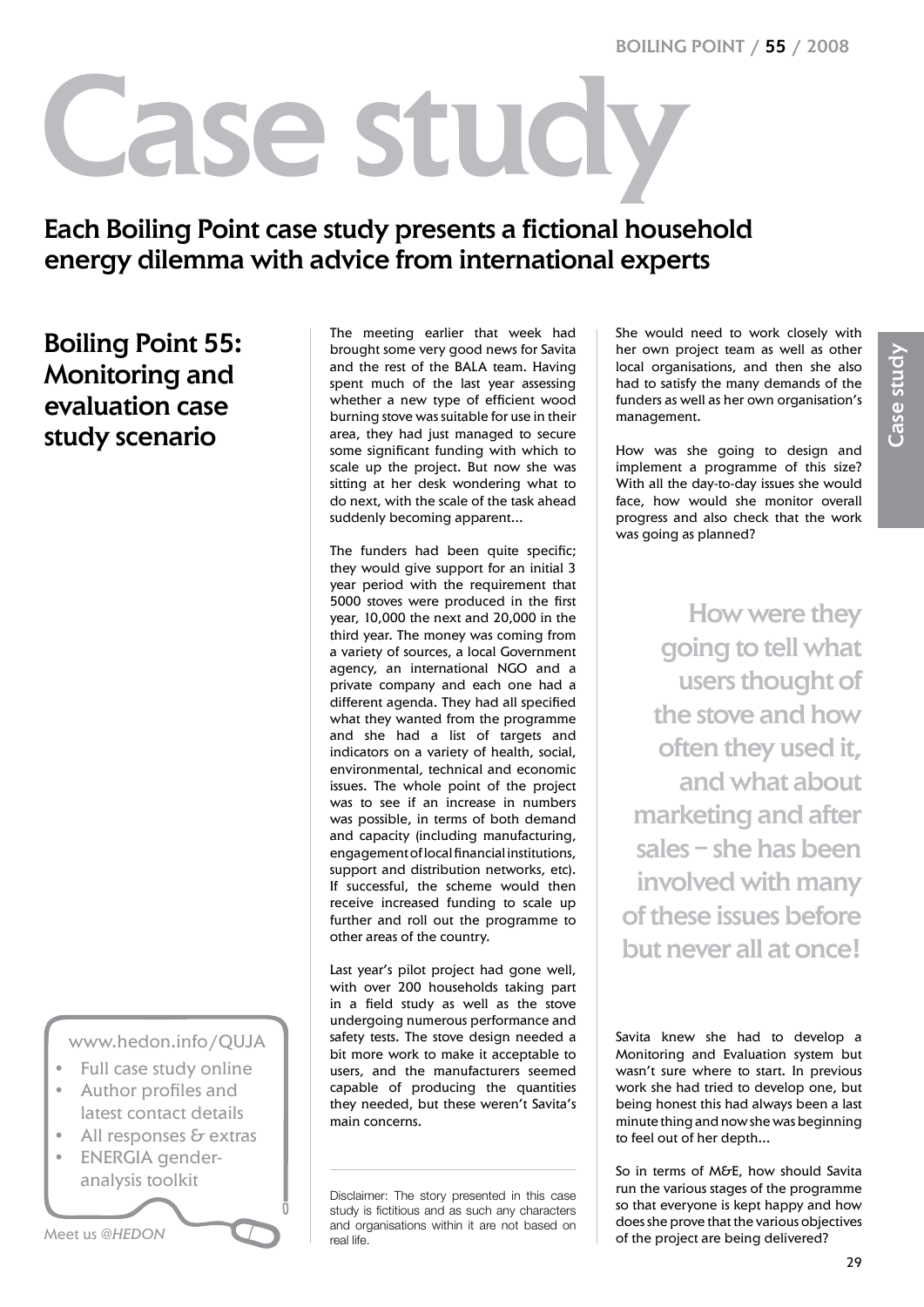## Case study response

#### **Author**

#### **Joy Clancy**

Department of Technology and Sustainable Development, University of Twente, P.O. Box 217, 7500 AE Enschede, The Netherlands. Telephone: +31 053 489 4377. Email: j.s.clancy@utwente.nl

Savita would be wise to include gender analysis as part of her approach to monitoring and evaluating her stoves project. She might be surprised to read this because in a household stoves project the target group is usually women. But gender is about men and women, so what has gender got to do with stoves? Well quite a lot actually.

There is plenty of evidence to show that when household equipment is bought, even equipment for the kitchen, men are involved in the decision making process (see for example, Dutta 1997). So the men within the household need to be convinced about the benefits of buying the BALA stove. Often men and women will also have different selection criteria for a stove, for example, women might want one that is easy to light and gives a cleaner kitchen whereas men may want a stove that gives quicker meals. So the BALA stove will need to meet both women's and men's needs. Another reason for including gender is that it will probably be a requirement of the international NGO, particularly if they are using donor funds. Gender could be included as one of the social indicators Savita has to measure. However, there are also sound practical reasons for paying attention to gender issues. There is a growing acceptance of the fact that ignoring gender in projects is a contributory factor to project failure (Fong and Bhusan, 1996), while paying attention to gender can lead to a better fit of project interventions with the intended beneficiaries and thus create greater management efficiency in terms of delivery (Skutsch, 1998). In other words by including gender analysis in her monitoring and evaluation methodology toolbox, Savita increases the chances of meeting her projec t target.

Help is at hand for Savita. The Department of Technology and Sustainable Development (TSD, University of Twente) and ENERGIA have developed gender analytical tools specifically for use in the energy sector. These tools can easily be combined with existing procedures, in particular, they fit into the project cycle. They differ from other gender

**Figure 1***. A focus group meeting in the Philippines (Photo: The Author)*

analytical tools in two ways. Firstly they make explicit the 'gender goals' for a project, i.e. identifying which gender issues will be addressed, and secondly they assess the gender capacity of organisations involved in project delivery (Skutsch 2004).

The reasons for different stakeholders to get involved in a project, and the outcomes they expect, vary. For example, a typical stoves project, such as BALA's, usually aims to bring improvements to women's lives. However, do all stakeholders have the same expectations about these improvements? BALA might be aiming at improving women's health (reduced smoke) and saving women's time in fuelwood collection (reduced drudgery), in other words the aim is women's welfare. This 'gender goal' is also likely to be held by the international NGO which quite possibly will also be interested in women's empowerment as a result of the project. The NGO may be less clear what they mean by "empowerment" – economic? social? The gender goal of women's empowerment can be viewed with suspicion by some stakeholders and can lead to resistance to projects. It is better to be clear and realistic about what gender goals have been set by the project, so that the target is visible and evaluation of the project can be made on the basis of agreed and accepted goals. All the stakeholders in the project should also be clear about the goals. Reaching agreement can help overcome any resistance and avoid disappointments.

BALA also needs to assess whether or not, as an organisation, it is equipped to deal with a gender approach to project implementation, for example that staff are gender sensitive to cultural issues in the region where stoves are to be promoted (i.e. are women able to attend training sessions at night or at some distance from home?).

ENERGIA's gender-analysis tools consist of a framework with a number of steps. Within each step there is a set of questions that need to be asked in a logical order, and the data can be gathered by a number of methods, including desk studies and participatory approaches. The questions are not meant to be prescriptive and can be adjusted to suit the context. The data collected is then used to complete a number of tables which can then be used to analyse the data, to aid decision making, and to help identify areas for remedial action (for example, increasing women's participation in stove design).

The tools were designed for the planning phase of energy projects, although they have been shown to work for energy project evaluation (Clancy et al, 2007). ENERGIA members who have used the tools report them as easy to work with. There is an easy to follow manual which BALA can use and it's free to download via the *@HEDON* link at the end of this article. The tools provide comprehensive data, although they do need to be adapted for the particular context either to prevent the collection of redundant data, or to ensure the collection of more context specific data. So BALA has some work to do but Table 1 gives some suggestions.